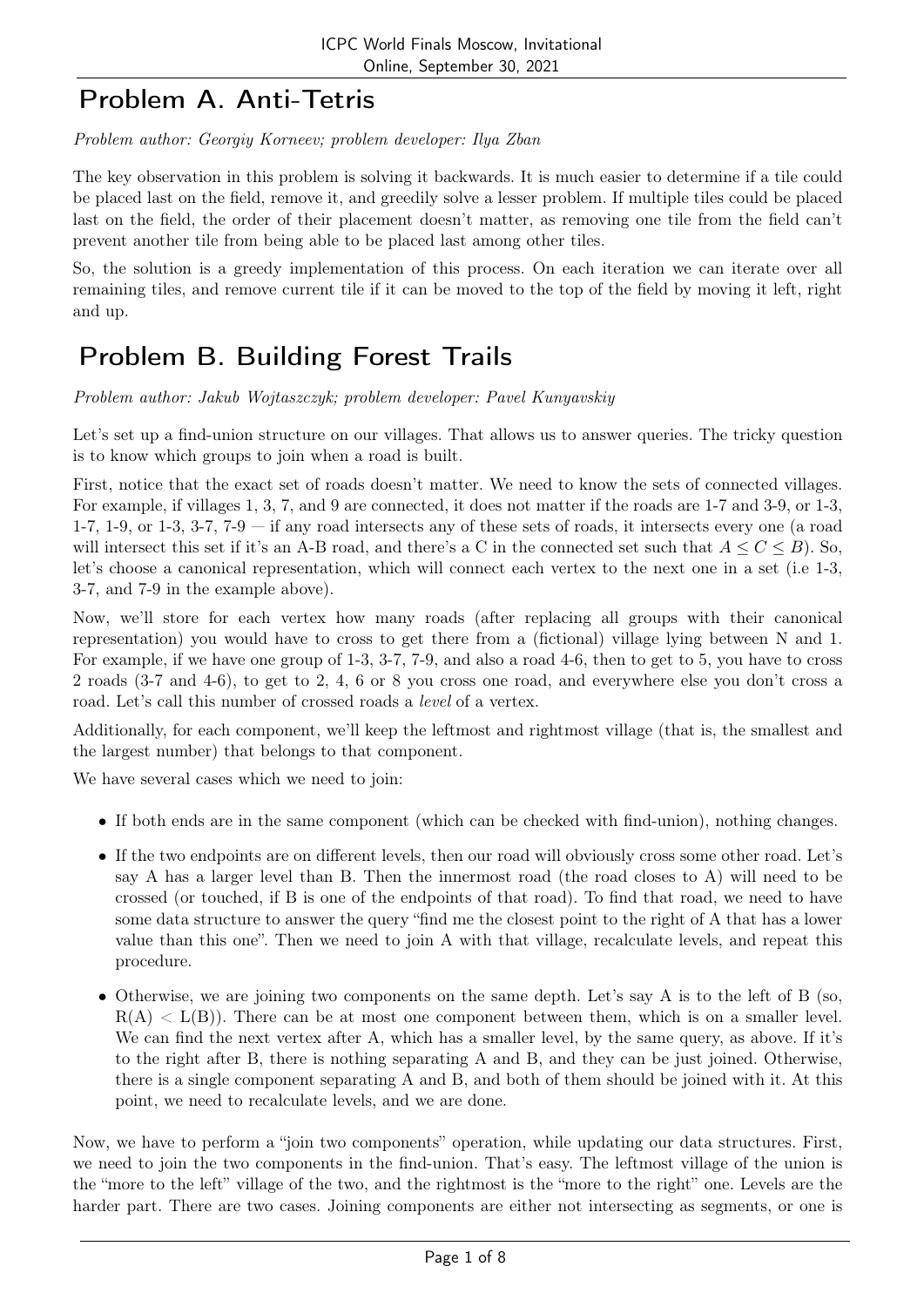nested to another. In the first case, canonical representation for the new component is just a merge of two old ones, with one new edge. In the second case, we need to remove one edge and add two instead. Anyway, there are  $O(1)$  segments where the level changes by  $+1$  or  $-1$ .

So we need a data structure, which supports adding  $\pm 1$  to subsegment, and finding the next value after some position, which is at most the given value. This can be done by segment tree storing subtree minimum. Adding  $\pm 1$  is a classical exercise for delayed updated technique. The second one could be done recursively by prioritizing left branches and pruning branches with too big a minimum value or branches with no values after the given one. It can be made to work in  $O(\log n)$  time.

# Problem C. Cactus Lady and her Cing

Problem author: Vitaly Aksenov, Anton Paramonov; problem developer: Niyaz Nigmatullin

We will tell about the main idea of the solution. Many technical details are not included in this text.

The first fact: in any embedding there exists a path in a given graph that starts in the minimum  $y$ coordinate and goes only up, left or right, and reaches the maximum y coordinate of the embedding.

If we know this path, then we can try to place the vertices of this path one by one, going up or left/right, also placing other vertices that are not on the path.

Let's solve for a tree. For every vertex on a path, there exists no more than one other vertex adjacent to it that is not on the path. So placing one vertex requires you to place its adjacent non-path vertex along with its subtree. To check the path one can do two dynamic programming functions:  $up(i)$  and  $side(i)$ .  $up(i)$  — try to place all vertices on a path up to  $v_i$ :  $v_1, v_2, \ldots, v_i$ , such that the non-path adjacent vertex of  $v_i$  is placed exactly above  $v_i$  (that means it's subtree should form a path, and it's placed in a line above  $v_i$ , and the value of  $up(i)$  — is the minimum possible occupied y coordinate in another column.  $side(i)$ the same, but the non-path adjacent vertex of  $v_i$  is either doesn't exist or placed to the left/right of the  $v_i$ .

To get a linear solution for a tree, we use this idea and make a subtree dynamic programming, recalculating the same values for a subtree rooted at some vertices. And a standard trick to make this linear.

To make cactus, we can shrink each cycle into a vertex, making everything a tree. Do something to handle how cycles can be placed, and another way to calculate the same dynamic programming function.

# Problem D. Dragon Curve

Problem author and developer: Evgeny Kapun

Let's consider two sets of dragon curves (each set contains four curves). We are going to call them order n curves and order  $n + 1$  curves, although actually both of them are of infinite order. Order  $n + 1$  curves are the curves described in the problem statement, and order n curves are the same curves rotated by  $45°$ are the curves described in the problem statem<br>counterclockwise and scaled by a factor of  $\sqrt{2}$ .

Notice that order n curves can be transformed into order  $n + 1$  curves by replacing each segment with a Notice that order *n* curves can be transformed into order  $n + 1$  curves by replacing each segment with a pair of segments (each shorter by a factor of  $\sqrt{2}$ ) connected at a right angle. The directions of the newly added turns alternate: the first turn on each curve is left, the next is right, and so on.

Let's consider  $2 \times 2$  square with even coordinates (that is, with the corners at  $(2x, 2y)$  and  $(2x+2, 2y+2)$ for some integer  $x, y$ ). There are two types of such squares: "vertical" squares, where the segments are connected as  $(2x, 2y) - (2x + 1, 2y + 1) - (2x, 2y + 2)$  and  $(2x + 2, 2y) - (2x + 1, 2y + 1) - (2x + 2, 2y + 2)$ , and "horizontal" squares, where the segments are connected as  $(2x, 2y) - (2x + 1, 2y + 1) - (2x + 2, 2y)$ and  $(2x, 2y + 2) - (2x + 1, 2y + 1) - (2x + 2, 2y + 2)$ .

Looking at the illustration in the statement, one can easily notice that the squares with  $x + y$  even are vertical, and those with  $x + y$  odd are horizontal. This can be proven by induction: this can be verified directly for the squares adjacent to the origin, and if it is true for some square containing order  $n + 1$ segments produced from some order  $n$  segment, it will be also true for the squares containing the segments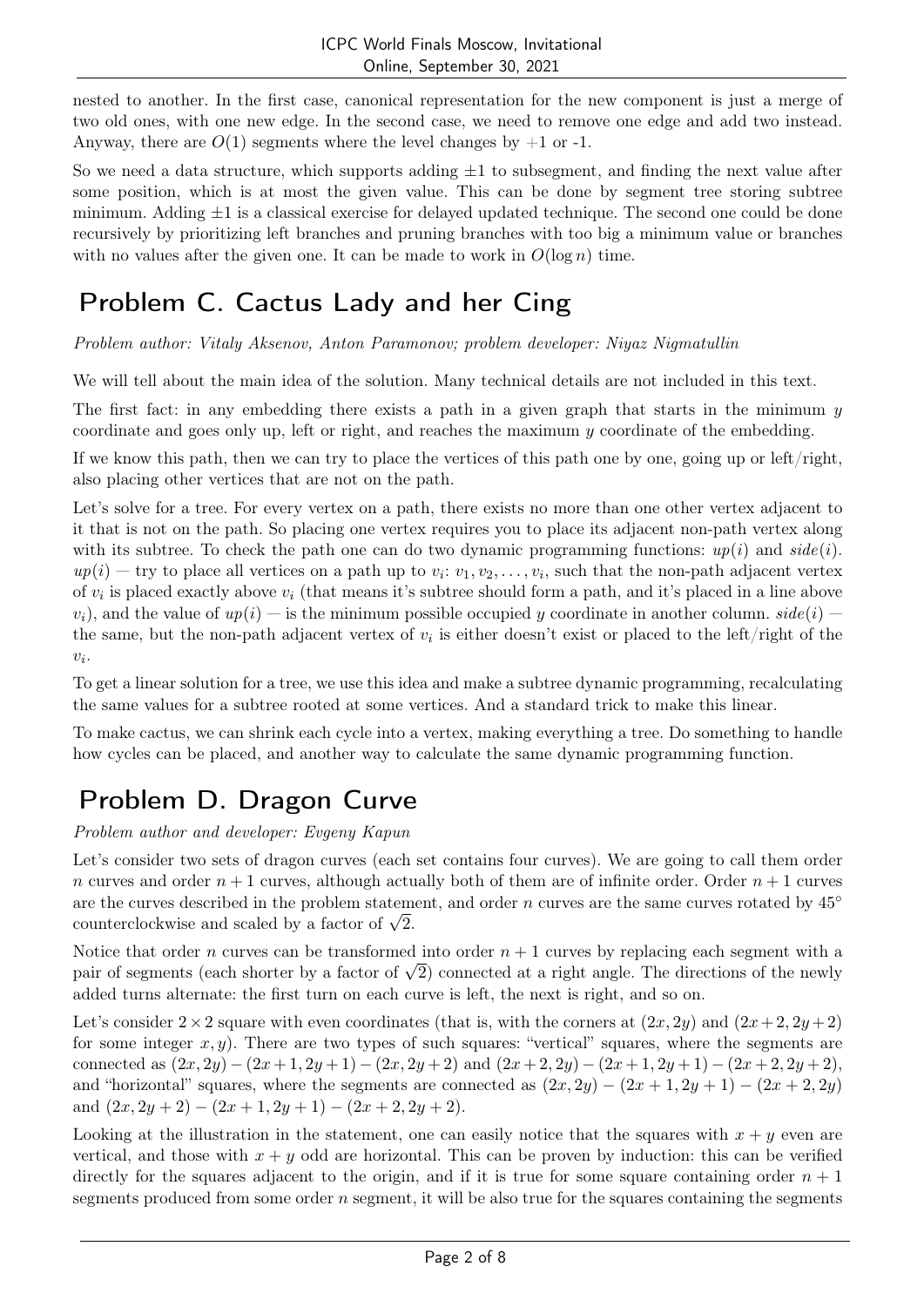produced from any adjacent order  $n$  segments. As all the order  $n$  segments are connected to the origin, this means that the statement is valid for the entire plane.

Now, given the coordinates, it is possible to determine the type of the  $2 \times 2$  square the segment is in, and map it to the corresponding segment on the (rotated and scaled) order  $n$  curve. The illustration given in the problem statement helps very much with this step. The exact transformation is given by this Python code:

if  $((x \cap y) >> 1) \& 1$ :  $#$  The square is horizontal.  $x, y = (x \gg 1) + (y + 1 \gg 1), (y + 1 \gg 1) - (x \gg 1) - 1$ e l s e :  $#$  The square is vertical.  $x, y = (x + 1 \gg 1) + (y \gg 1), (y \gg 1) - (x + 1 \gg 1)$ 

The next problem is to track the position within the segment. After the transformation given above is performed, each segment corresponds to two original segments. After the transformation is performed multiple times, each segment corresponds to a number of original segments. Unfortunately, there is no simple rule to determine the direction of the segments (specifically, which end is closer to the origin on the curve). So, a position on a segment can be defined using the following rule: measure the position starting from the end that is "more even". The "evenness" of the point  $(x, y)$  can be defined as follows: if  $x + y$ is odd, the evenness is 0, otherwise, if both x and y are odd, the evenness is 1, otherwise, both x and y must be even, and the evenness of  $(x, y)$  is the evenness of  $(x/2, y/2)$  plus 2.

It can be shown that the ends of any segment on an order  $n + 1$  curve have different evenness. Also, the transformation from order  $n+1$  to order n (rotation by 45° and scaling) reduces the evenness by 1 (points with evenness 0 transform to non-integer points). When transforming from order  $n + 1$  to order n, the position on the segment either doesn't change, or gets subtracted from the length of the segment minus one (where the length of the segment is defined as the number of original segments that map to it).

After a transformation is applied repeatedly, the initial segment will eventually map to one of the segments adjacent to the origin. Subsequent transformations will not change it. At this point, the answer can be easily determined. Here is a complete Python implementation (which gets TL, but an equivalent implementation in  $C++$  or Java works very quickly):

```
def dragon curve(x, y):
bit, pos = 1, 0# Loop until (x, y) is adjacent to the origin.
while not (-1 \le x \le 0 \text{ and } -1 \le y \le 0):
    # Increase the length of the segment.
    bit \ll=1if (x \hat{y} (x \hat{y}) > 1) & 1:
        # Need to flip the position on the segment.
        pos = bit - 1 - pos# This code converts the coordinates.
    if ((x \t y) >> 1) \& 1:
        x, y = (x \gg 1) + (y + 1 \gg 1), (y + 1 \gg 1) - (x \gg 1) - 1else :
        x, y = (x + 1 \gg 1) + (y \gg 1), (y \gg 1) - (x + 1 \gg 1)# The index of the curve is determined by the current point.
# The position on the curve is the position on the current segment.
# Add 1 because the output is 1-based.
return (x \& 1 \land y \& 3) + 1, pos + 1
```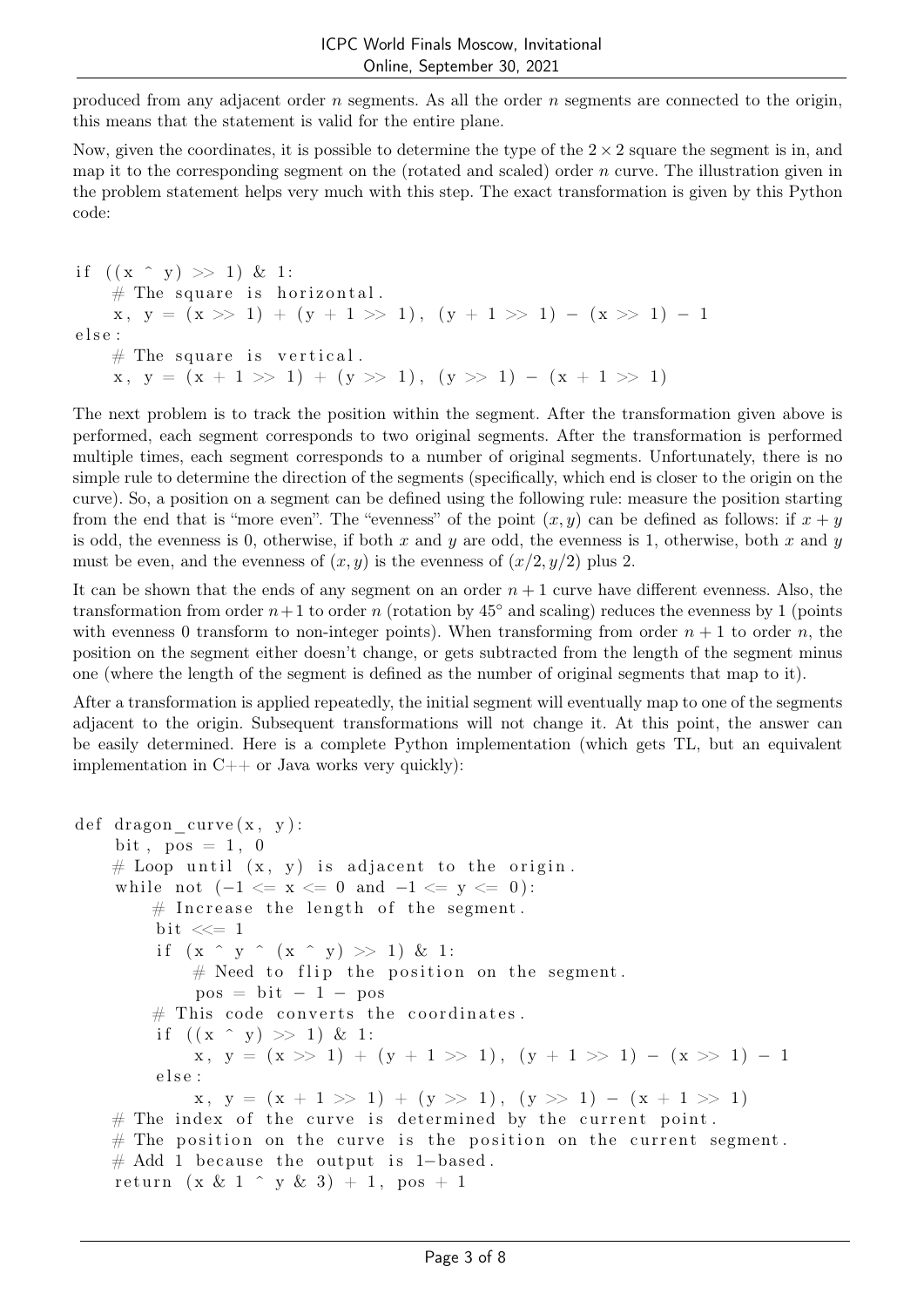#### Problem E. Easy Scheduling

Problem author and developer: Vitaly Aksenov

Consider k such that  $2^k < p \leq 2^{k+1}$ . It can be seen that for the first k rounds there are less than p tasks on the level and the processes perform them level by level. After the first  $k$  rounds it can be shown that there exist p ready tasks almost always except, probably, for the last moment of time. Thus, the answer is  $k + \lceil \frac{n-(2^{k+1}-1)}{n} \rceil$  $\frac{p^{(n+1)}-1}{p}$ .

## Problem F. Framing Pictures

Problem author: Bruce Merry; problem developers: Bruce Merry, Roman Elizarov

There are two parts to the problem:

- 1. A geometry part, to partition rotation angles into contiguous ranges within which the bounding (leftmost, right-most, top-most and bottom-most) vertices are the same (and identify those vertices).
- 2. An algebraic part, to determine the contribution of each of those contiguous ranges to the expectation.

The geometric part can be addressed with a slight modification of the standard "rotating calipers" algorithm for finding the longest diagonal. Start by choosing an arbitrary edge and orienting it horizontally. Then incrementally rotate the polygon, pausing whenever an edge incident to a bounding vertex becomes horizontal or vertical and hence the neighbor becomes the new bounding vertex.

For the algebraic part, let the diagonal between the top and bottom bounding vertices have length V and the diagonal between the left and right bounding vertices have length  $H$ . Let the range of orientations be parametrized by  $\theta$  ( $\theta_0 \le \theta \le \theta_1$ ), and the diagonals are oriented such that the bounding box has a shape  $V \cos(\alpha + \theta) \times H \cos(\beta + \theta)$ . Then the area is

$$
VH\cos(\alpha+\theta)\cos(\beta+\theta) = \frac{VH}{2}(\cos(\alpha+\beta+2\theta)-\cos(\alpha-\beta)),
$$

and integrating over  $\theta$  gives

=

$$
\int_{\theta=\theta_0}^{\theta_1} \frac{VH}{2} \Big( \cos(\alpha+\beta+2\theta) - \cos(\alpha-\beta) \Big) d\theta
$$
  
= 
$$
\frac{VH}{4} \Big( \sin(\alpha+\beta+2\theta_1) - \sin(\alpha+\beta+2\theta_0) + 2(\theta_1-\theta_0) \cos(\alpha-\beta) \Big).
$$

This solution requires  $O(n)$  time. It is possible to produce  $O(n \log n)$ -time solutions (for example, by first sorting all the events that occur in the solution above). Such solutions are not significantly simpler than the  $O(n)$  solution and are accepted, too.

# Problem G. Game of Chance

Problem author and developer: Vasiliy Mokin

To be published later.

# Problem H. Higher Order Functions

Problem author and developer: Roman Elizarov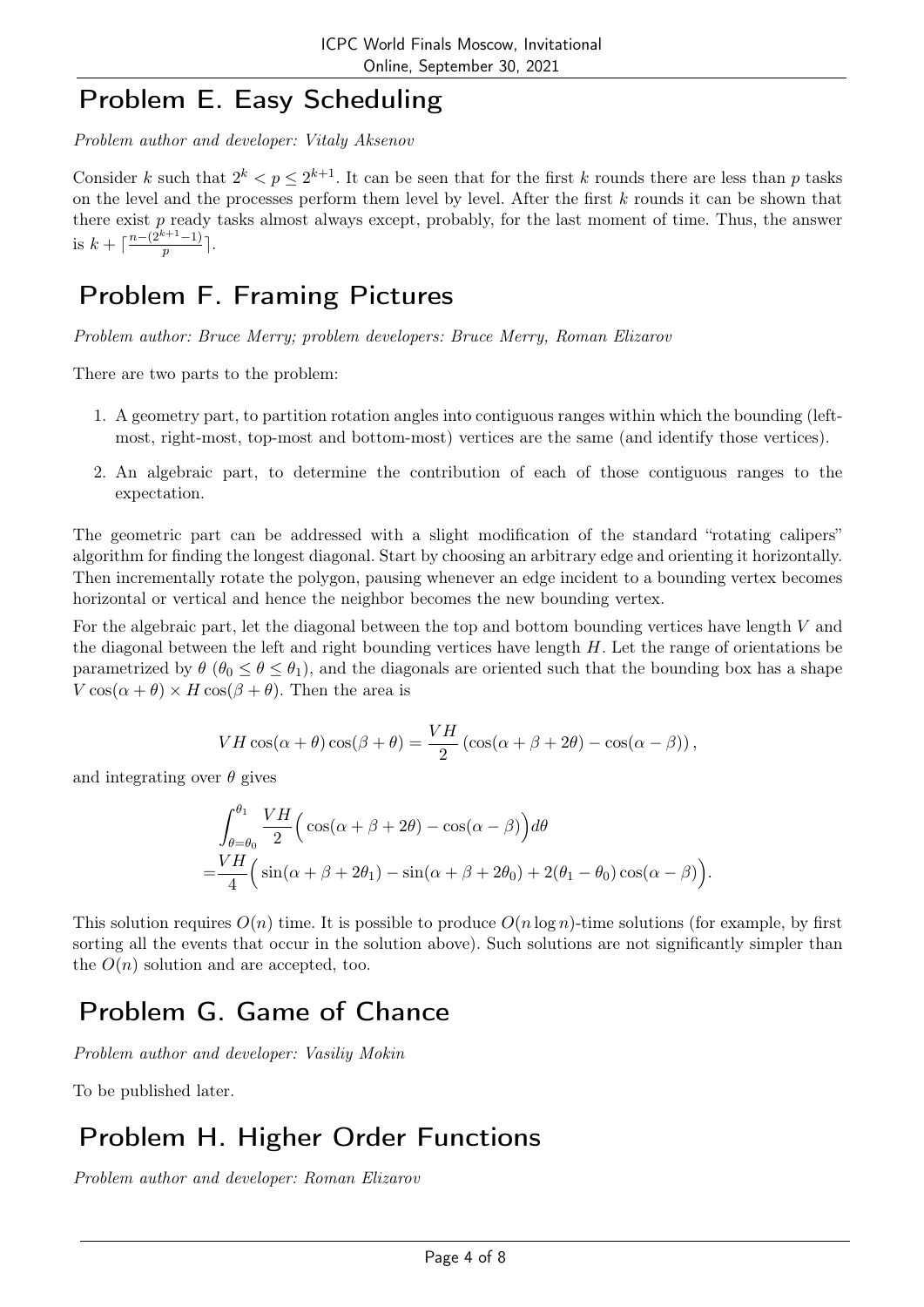The easiest way to solve this problem is using a recursive descent parser algorithm. The grammar given in the problem statement has only one non-terminal, so the implementation will consist of a single (and simple) recursive function that returns the order of the parsed type.

## Problem I. Interactive Rays

Problem author: Oleg Hristenko; problem developer: Roman Elizarov

Let's make queries at a specific angle  $\alpha$   $(0 \le \alpha < 2\pi)$  by rounding  $(10^6 cos(\alpha), 10^6 sin(\alpha))$  coordinates to the closest integer values and denote the answer to the corresponding query as  $f(\alpha)$ . This function  $f(\alpha)$  has a minimum value of 0 when the ray intersects the circle and the range of  $\alpha$  values where this minimum is reached spans at most half the range of  $\alpha$ . Also,  $f(\alpha)$  has a maximum value that is equal to the distance from the origin  $(0, 0)$  to the circle. The  $f(\alpha)$  function reaches its maximum value for half the range of  $\alpha$ .

Start with making four queries at  $\alpha = 0$ ,  $\pi/2$ ,  $\pi$ , and  $3\pi/2$  — at the right angle to each other. Denote the maximum value of those four queries as  $f_{max}$  — this is the maximum value of  $f(\alpha)$  and the corresponding  $\alpha$  as  $\alpha_{max}$ . Denote the minimum value of those four queries as  $f_{min}$  and the corresponding  $\alpha$  as  $\alpha_{min}$ .

The value of  $f_{min}$  is definitely less than  $f_{max}$  but is not necessarily zero. We can show that the  $\alpha_{min}$  (at which the minimum value  $f_{min}$  is reached) is at least  $\pi/8$  away from the range when  $f(\alpha)$  reaches its maximum value  $f_{max}$ .

Our goal is to find three different values  $\alpha_1, \alpha_2$ , and  $\alpha_3$  so that  $0 < f(\alpha_i) < f_{max}$ . The results of the queries  $f(\alpha_i)$  can be then used for a purely geometrical computation of the answer  $-(x_c, y_c)$  and  $r_c$ .

The general idea is to narrow down the initial range  $\alpha_{min} \ldots \alpha_{max}$  to find those three  $\alpha_i$  values.

Let's describe the geometrical part, first. The result of each query gives us a line tangent to a circle. With two queries we get two tangent lines and thus we can compute a locus of points  $(x_c, y_c)$  as a line that is bisecting the angle between the two tangents. The result of the third query gives us the ability to narrow down the specific  $(x_c, y_c)$  and  $r_c$ .

In order for this computation to have good numerical stability to produce the answer with the required precision, we need to ensure that the query angles  $\alpha_i$  (that we will be using for the geometry part of the solution) are far enough from each other. There are many ways to achieve that.

The simplest one is to bisect the range of angles  $\alpha_{min} \ldots \alpha_{max}$  with the binary-search algorithm aiming for the value of  $f(\alpha)$  equal to  $(f_{max} + f_{min})/2$ . While doing this search, record all  $\alpha$  values that produce  $0 < f(\alpha) < f_{max}$  until we have three of a kind to run the geometry part of the solution.

## Problem J. Just Kingdom

Problem author: Jakub Wojtaszczyk; problem developers: Jakub Wojtaszczyk, Pavel Kunyavskiy

Let's start with a specific  $O(n^2 \log n)$  solution, which can be optimized later.

We will find answers for vertices one by one, in the order they are filled. At each moment, we will calculate two items for each vertex. First, the total amount of money distributed to all children which are already done  $d_v$ . Second is undone children set  $S_v$  ordered by the amount of money they need to receive from the beginning of the process to make any of their descendants done (e.g in std::set or java TreeSet, or heap or something else like that). Note, that because we search for vertices in order they are filled, these values are bigger than answers for all already filled vertices.

How this can be initially calculated? The first one is initially zero, and it's easy. For the second one, we can calculate the first event, and put it to the parent's set. An easy case if a vertex has no unfilled children. Then the event is a vertex itself, and it requires  $d_v + m_v$  money to happen. Otherwise, let the first event in children (i.e. first element of this vertex's set) is vertex u and it requires x money to happen. Then the first fill event in that subtree will happen in vertex u. How much money would be required for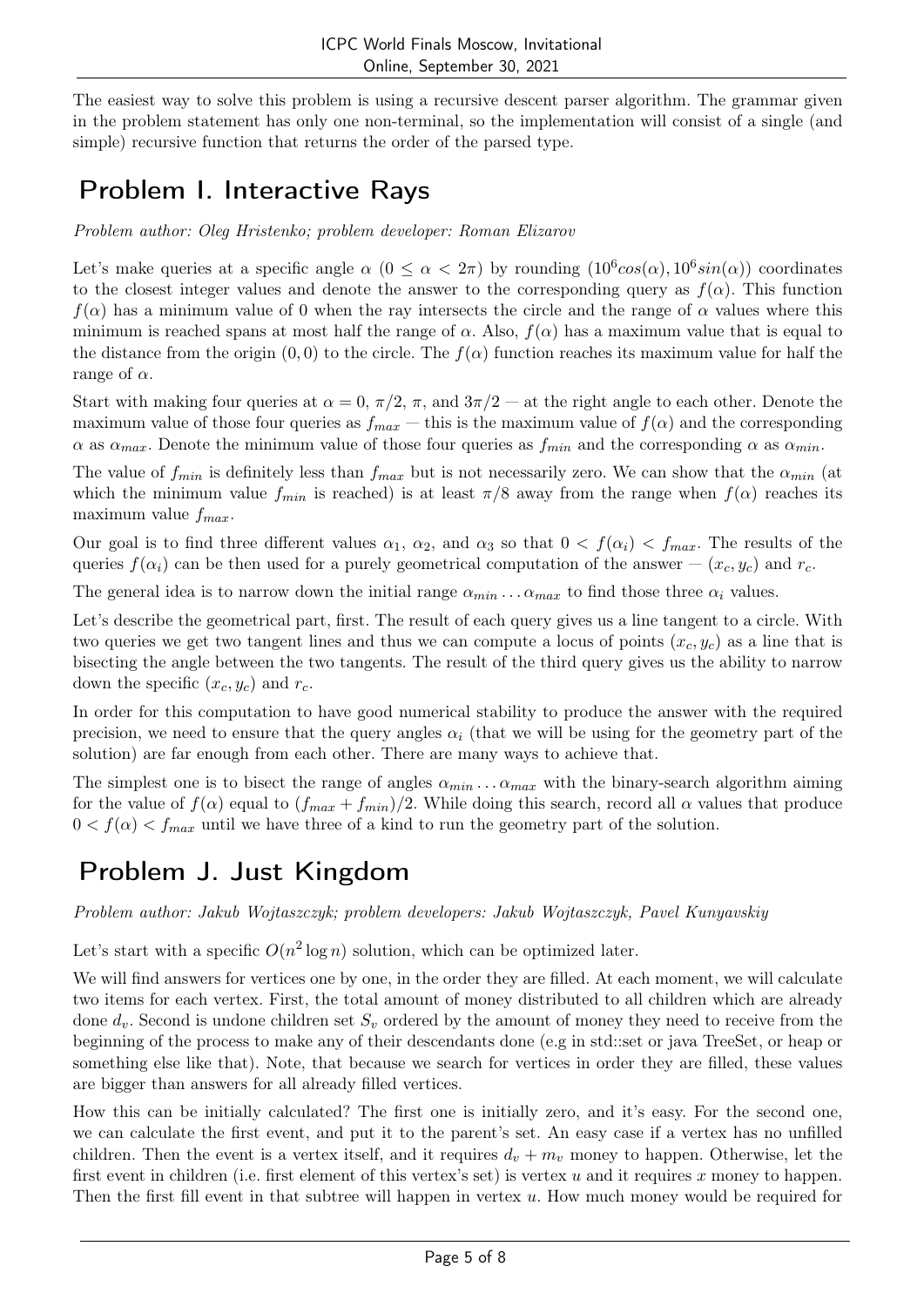that? As the answer for u is bigger than for all already filled vertices, they will be filled totally by  $d<sub>v</sub>$ money, and then each of the other needs to receive x money. So we need  $d_v + x \cdot |S_v|$  money received to vertex  $v$  totally. Note, this wouldn't overflow because of getting minimum on each step.

Processing one event in  $O(height)$  time is quite straightforward. We need to go down into subtree where we got our first event, and when it's done, recalculate  $d_v$ , if this subtree is now empty, and add a new event to the set if it's not. This can be done in the same way it's done above.

How this solution can be optimized? The main fact is that an answer for a vertex is at least the product of unfilled children number for all their parents. So, there can be only  $O(\log Ans)$  vertices with at least two unfilled children for the next vertex to process. And the answer is not too big, because if we add the sum of all needs then all vertices would be satisfied. So, the only remaining step is "compress" vertices, having only unfilled child to a single edge, and go down of them in once.

The total complexity is  $O(n \log n \log sum)$ .

# Problem K. Kingdom of Islands

#### Problem author and developer: Danil Sagunov

We note two approaches to this problem. It is easy to note that each of  $k$  pairs either deletes an edge from the traditional conflict graph or adds an edge into it. We refer to such pairs as "deleted edges" or "added edges" in the actual conflict graph. Let  $k_d$  and  $k_a$  denote the number of such edges respectively. The problem question is to find the maximum-sized clique in this graph.

#### Easy-to-implement approach running in  $\mathcal{O}(2^k + n)$ .

If the actual conflict graph was equal to traditional, any maximum clique has size  $p$  and is formed by taking exactly one arbitrary vertex (jarl) from each part (island).

We first handle the deleted edges and then the added edges.

Each deleted edge uv adds a restriction to this: either u or v is not in the maximum clique. Since there are two options for each edge deletion, in  $2^{k_d}$  we can guess what endpoints of deleted edges are not in the maximum clique. We mark these vertices as deleted from the graph.

We now only handle added edges that are incident to vertices that are not deleted. Each added edge can increase the size of the maximum clique if both its endpoints are taken into it. Then in  $2^{k_a}$  we can guess what added edges are in the maximum clique. When these edges are fixed, then for each part (that has fixed added edges) we should check that the added edges inside this part form a clique. If they do not form a clique, then this fixed guess for added edges is incorrect so we skip it.

When both sets of options are fixed, the size of the maximum clique can be found as the sum of clique sizes inside parts that contain fixed added edges plus the number of parts that do not contain any added edge but have at least one non-deleted vertex.

Note that all the checks and finding numbers above can be implemented using on-the-go updates working in  $\mathcal{O}(1)$ : for each part, we need to store

- the number of deleted vertices in this part
- the number of fixed added edges in this part
- the number of vertices that are covered by the fixed added edges

Using the last two values, we can check for the part whether the fixed added edges form a clique inside it in  $\mathcal{O}(1)$ . We also store

- the number of parts that are completely deleted
- the number of parts that do not contain any fixed added edge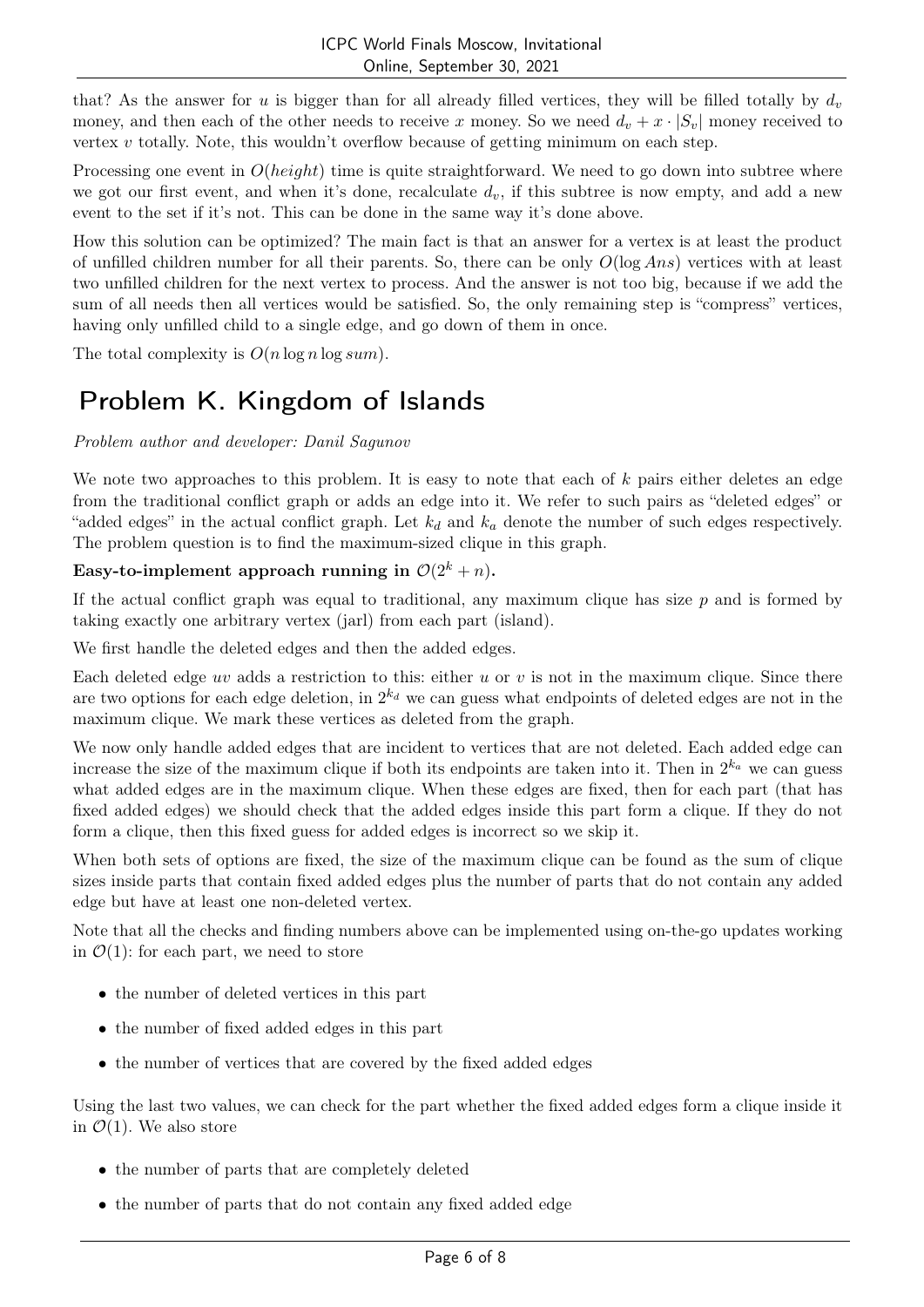- the number of parts where the fixed added edges do not form a clique
- the number of vertices covered by fixed added edges overall

These values allow to check that the guess is consistent and to find the size of the maximum clique for this guess. To handle these values correctly, one just needs a recursive algorithm that first handles deleted edges and then added edges. For each of them it guesses one of two options, going one step deeper in recursion and updating the values listed above in  $\mathcal{O}(1)$ .

#### Reduction approach running in time  $\mathcal{O}(C(2k) + k^3 + n)$ .

Here  $C(t)$  is the running time bound for your favourite clique-finding algorithm in a t-vertex graph sufficient for the given constraints. This can be, for instance, the algorithm listing all maximal cliques in  $\mathcal{O}(3^{t/3})$ . Applying such algorithm results in  $\mathcal{O}(2.09^k + n)$  total running time.

This approach based on graph transformations a.k.a. reduction rules. They allow to simplify the graph while preserving the maximality of the answer. They are provided here without a proof.

Reduction Rule 1. For each part that is not touched by any deleted or added edges, delete vertices of these part from the graph but add an arbitrary vertex from this part to the answer.

This rule is applied in  $\mathcal{O}(n)$ . We have only 2k parts in the remaining graph.

Reduction Rule 2. For each part that contains at least two untouched vertices, delete all untouched vertices from this part except one.

This rule is applied in  $\mathcal{O}(k)$ . We have only 4k vertices in the remaining graph (at most 2k vertices are touched, plus at most one untouched vertex per part). We want to improve this down to 2k.

The following rule is very powerful and can be implemented in  $\mathcal{O}(k^3)$ .  $N(v)$  here denotes the set of neighbours of  $v$  in the remaining graph.

Reduction Rule 3. If there are two vertices u, v that are not connected by an edge and  $N(u) \subseteq N(v)$ , delete u from the graph.

Note that after this rule is applied, parts consisting only of untouched vertices can appear. They are further eliminated by Reduction Rule 1. Note that in the remaining graph each part containing an untouched vertex is touched by at least one added edge and at least one deleted edge. Moreover, a part cannot contain simultaneously a vertex touched only by deleted edges and a vertex touched only by added edges. Hence, per each untouched vertex, there should be an added edge with one endpoint covered by a deleted edge.

Let us estimate the number of remaining vertices. Let  $k_{a,2}$  be the number of added edges that do not share any endpoint with any deleted edge. Let  $k_{a,1} = k - k_{a,2}$  be the number of other added edges. Then the number of touched vertices is at most  $2k_d + 2k_{a,2} + k_{a,1}$ .

Since the number of untouched vertices is at most  $k_{a,1}$ , we have that the total number of vertices in the remaining graph is at most  $2k_d + 2k_{a,2} + k_{a,1} + k_{a,1} = 2k_d + 2k_a = 2k$ .

It is left to apply your favourite algorithm for finding maximum clique to the remaining graph and append its result to the answer.

### Problem L. Labyrinth

Problem author: Evgeny Kapun; problem developer: Egor Kulikov

Let's solve this problem from the end. At each moment of time all our vertices will be divided into several sets, for each set we will know the total width gained from candies in them and maximal starting width, such that we can eat all candies in those vertices if we already ate all candies in all other vertices and ended up in any of vertices from the set. Initially, all sets consist of a single vertex and the maximal starting width is infinite.

Let's process edges in descending order by width. If both ends of current edge are in the same set, we just ignore it. Otherwise suppose total width gain from all candies is *total*. For set i total width gain